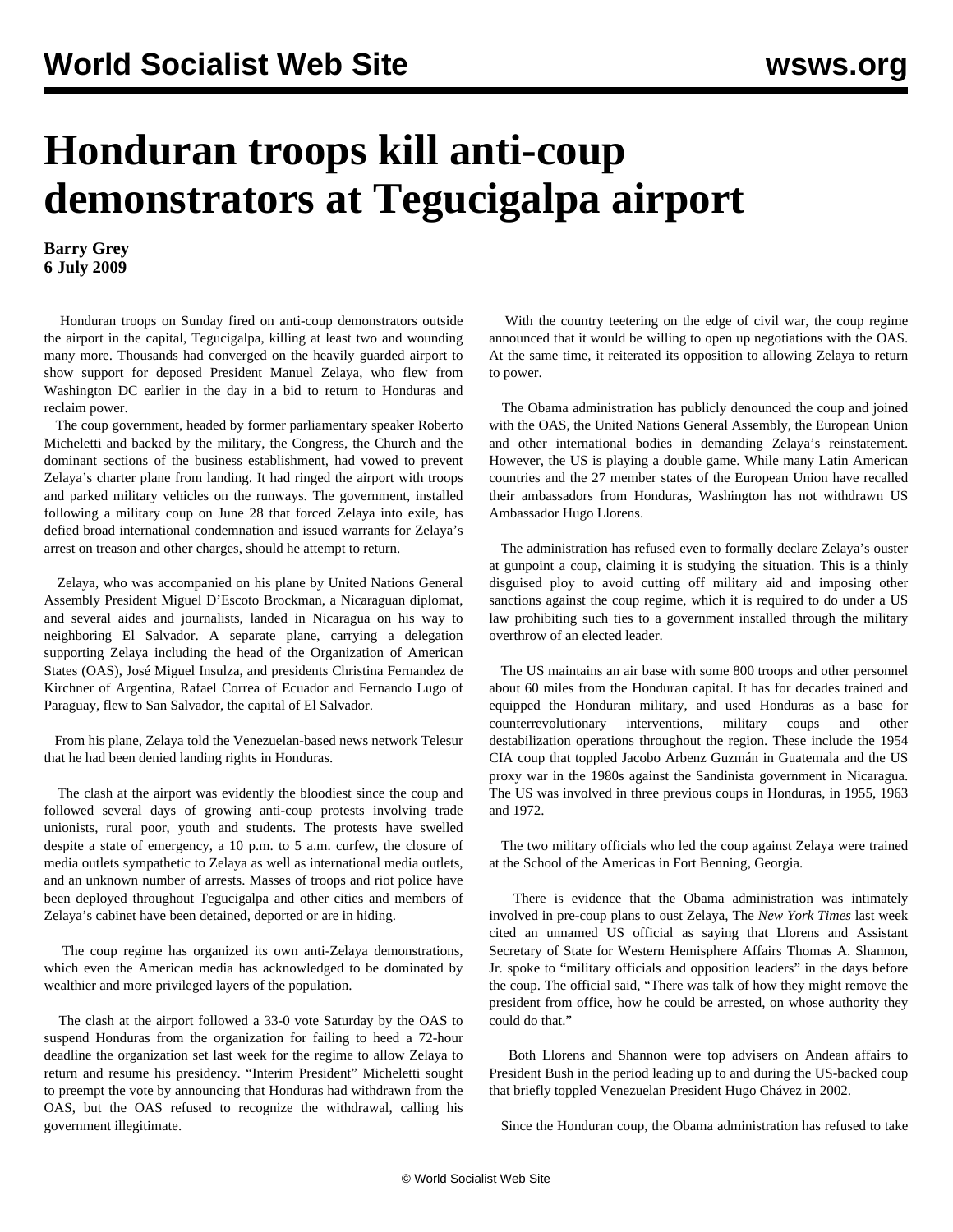any serious measures against the new regime. It has merely suspended some military contacts, pending the results of its "study" to determine whether a coup actually occurred.

 The US accounts for 70 percent of the country's exports, and remittances from Hondurans in the US comprise 20 percent of the impoverished country's gross national product. Were Washington to impose a trade embargo, the new regime would be forced to back down.

 It is inconceivable that the coup regime would maintain its hard line without tacit backing from Washington. US State Department spokesmen, moreover, publicly urged Zelaya not to attempt to return to Honduras, and the US, through its closest allies in the OAS—Canada, Mexico, Costa Rica and Colombia—defeated provisions in the OAS declaration suspending Honduras that would have required member states to cut off bilateral cooperation with the country.

 It appears that the US is seeking either to keep Zelaya out of Honduras or to broker a deal that would return him to power under conditions where his government would be crippled and faced with the constant threat of military intervention. Under US pressure, Zelaya told reporters last week, following a speech before the UN General Assembly, that he had abandoned plans to hold a non-binding referendum on convening a constitutional assembly and that he would not seek a second term in office.

 Elections are scheduled in Honduras for November, and Zelaya's term expires in January of 2010. The Honduran constitution presently prohibits a second presidential term, and his opponents charged that he was seeking to amend the constitution in order to secure a new term in office, a charge which he denies.

 The referendum became the pretext for the coup on June 28. Zelaya was planning to go ahead with the referendum on that day, in defiance of a Supreme Court ruling declaring it unconstitutional, which was backed by the military and the Congress.

 The real reasons for the coup were Zelaya's domestic policies and his alliance with Chávez and Chávez's left nationalist allies in the Bolivarian Alternative for the Peoples of Our America, which include Bolivia, Ecuador and Nicaragua. Elected as the candidate of the bourgeois establishment Liberal Party on a law-and-order platform in 2005, Zelaya had shifted in the intervening years toward populist domestic policies and an alignment with Latin American countries deemed by Washington to be hostile to US interests.

 He particularly won the enmity of the Honduran business establishment and its allies in the military, the Church and Congress when he increased the minimum wage by 60 percent and began denouncing the "oligarchy." The business elite responded to the minimum wage decree by laying off workers or simply ignoring it.

 Zelaya earned the hostility of Washington a year ago when he broke from a free trade agreement with the US and joined the Bolivarian Alternative, which was formed to undermine support for the US-based hemispheric trade accord.

 "Over the last year, Zelaya's positions moved to the left. He pushed social programs and more attention for the poor who have no work," said Giuseppe Magno, the outgoing Italian ambassador. "This switch was not in line with the program he was voted in for. He was too close to [Nicaraguan President Daniel] Ortega and Chávez, a position the middle and upper classes did not appreciate."

 Doris Gutiérrez, a lawmaker who supports Zelaya, told the *Washington Post*, "There are people in Congress who are against the coup, but they remain in silence." She added, "The business sector has been strong, very strong, in supporting the coup."

 Obama is able to rely on a subservient US media to conceal the role of Washington in the coup and give the administration a free hand to work out a settlement favorable to US imperialist interests. The US media has barely reported the tumultuous events in Honduras, and made no issue of the coup regime's repression or crackdown on news media in Honduras, including US-based networks such as CNN.

 This policy stands in the sharpest contrast to the US media propaganda campaign against an alleged electoral coup in Iran—a charge that it has never substantiated. The reason for the difference is the simple fact that the US opposes the victim of the Honduran coup and supports the faction of the Iranian establishment that lost the June 12 election.

 Though he is being denounced by the coup leaders and their allies as a socialist or communist, Zelaya is neither. He is a bourgeois politician who sought to use nationalist and populist demagogy to defuse growing popular discontent—70 percent of Hondurans live below the poverty line and 40 percent live on less than \$2 a day—which is being intensified by the impact of the global economic crisis, and who concluded that he could obtain a better economic deal by accepting Chávez's offer of cheap oil.

 The aim of the US in brokering a deal that could include allowing Zelaya to serve out his term is indicated by the intervention within the OAS of US allies. Echoing US Secretary of State Hillary Clinton, who last week said any settlement had to take into account the "underlying causes" of the coup, Peter Kent, Canada's minister of foreign affairs, said, "... there is a context in which these events happened... There has to be an appreciation of the events that led up to the coup."

 Aljazeera's Latin American editor Lucia Newman on Friday reported that under one scenario being discussed to solve the crisis "this de facto government, as the OAS calls it, would issue a blanket amnesty that would annul the arrest order for Zelaya. In exchange, elections would be brought forward. But the deposed president would have to be reinstated [pending the election's outcome]. I understand that this proposal was put forward by Argentina."

 In a *Washington Post* column published Friday, Edward Schumacher-Matos, a supporter of the coup, wrote: "President Obama was correct in calling Zelaya's ouster illegal, while Secretary of State Hillary Rodham Clinton declined to call the action a coup—in hopes of bringing Zelaya back into government but with wings clipped. In this instance, the US government played the morally right hand."

 To call Zelaya's return to office under such conditions a victory for "democracy" is a travesty. This, however, is the position of the left nationalist leaders aligned with Chávez. Nicaragua's Ortega declared that if Zelaya were returned to power, the coup authors would suffer no punishment.

 He, along with Chávez and Zelaya himself, is reduced to appealing to Obama to take a harder line in demanding Zelaya's reinstatement. Indeed, Zelaya's wife and son have taken refuge in the US embassy in Tegucigalpa. These bourgeois left leaders are no less petrified at the prospect of an eruption of mass working class opposition in Honduras